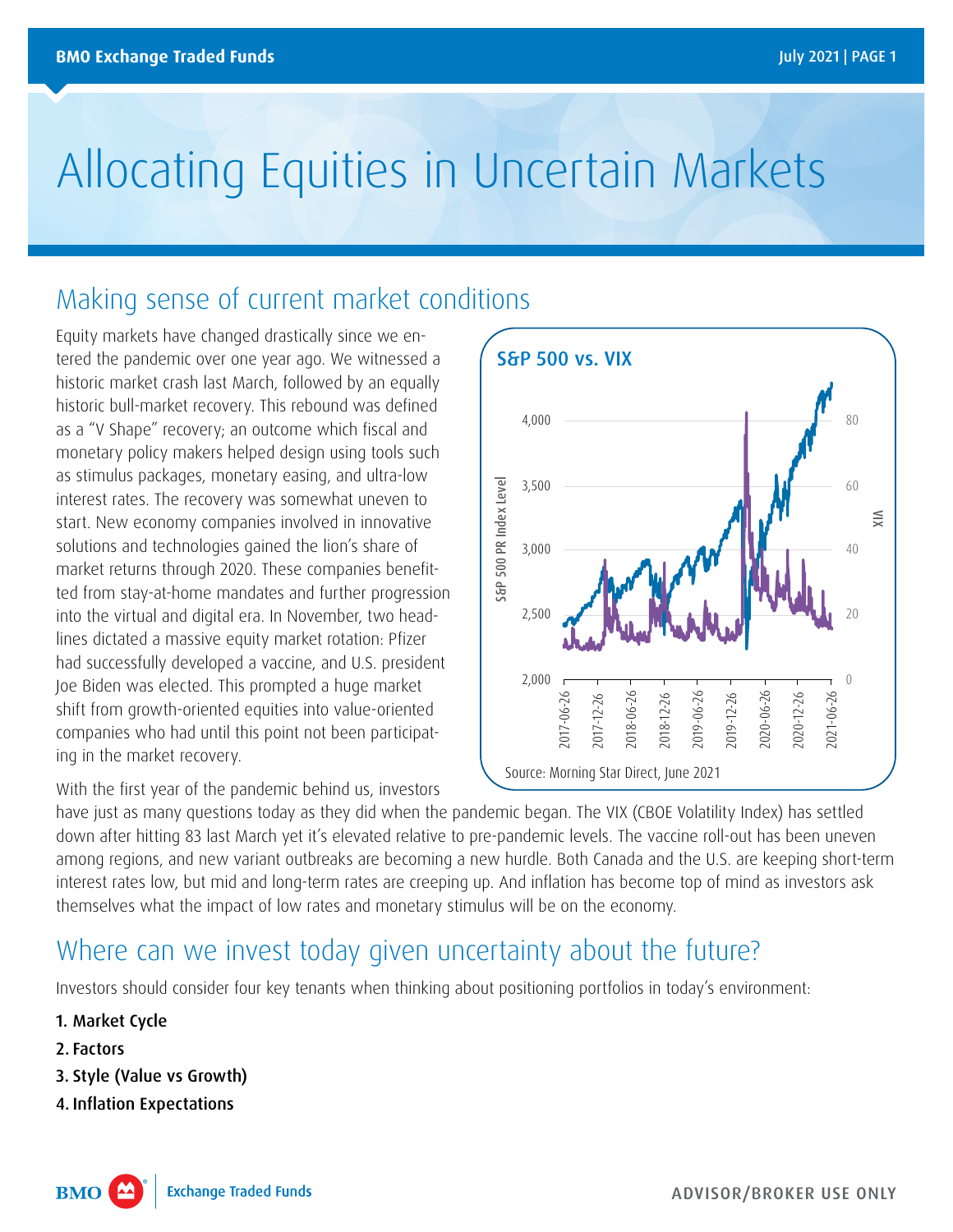Market Cycle: Thanks to heavy stimulus, easy monetary policy and positive vaccine news, global markets are in a Recovery **Phase**. In this phase, consumer cyclicals do well as consumer spending increases. Unique to this recovery, energy has begun to rebound as travel restrictions ease. Financials, Materials, Infrastructure and Industrials do well in an early recovery as investment flows pick up and economic growth impacts building and development. The market cycle also effects cap levels: small and mid caps historically outperform large caps in this environment. Mid and small cap equities are overweight cyclical sectors and their higher risk reward profile give them extra pop when markets rally. Growth-oriented sectors and large caps will continue to

benefit as the economy recovers and will do well as the market moves into expansion; these remain relevant positions looking out long term.

Factors: Just as market sectors rotated in November, so did market factors. Value oriented stocks, which were beat up in the early days of the pandemic, are enjoying a revival thanks to the positive vaccine news. Companies with low price to earnings ratios have been leading



the charge, especially in Q1 of 2021. Dividend companies, which are tilted to value, have also been strong as a strengthening economy bodes well for cash flows, sustaining dividend payments and future dividend growth. Quality companies were the

favourite factor in 2020 as stocks with strong balance sheets, sustainable cash flows and less debt than peers were able to weather the volatility and economic hardships of 2020. Quality companies are currently overweight to growth names, which have cooled off so far this year. Low volatility strategies, which were a favourite at the beginning of 2020, provided protection through the market crash last March but have since rotated out of favour as their defining low-beta characteristic meant they lagged in the market rally. Value and Dividend factor companies continue to be in the spotlight and can be strategic portfolio positions to capitalize on the current market cycle. Quality companies remain favourites as a long-term core growth solution and low vol strategies continue to deliver less volatility



**BMO**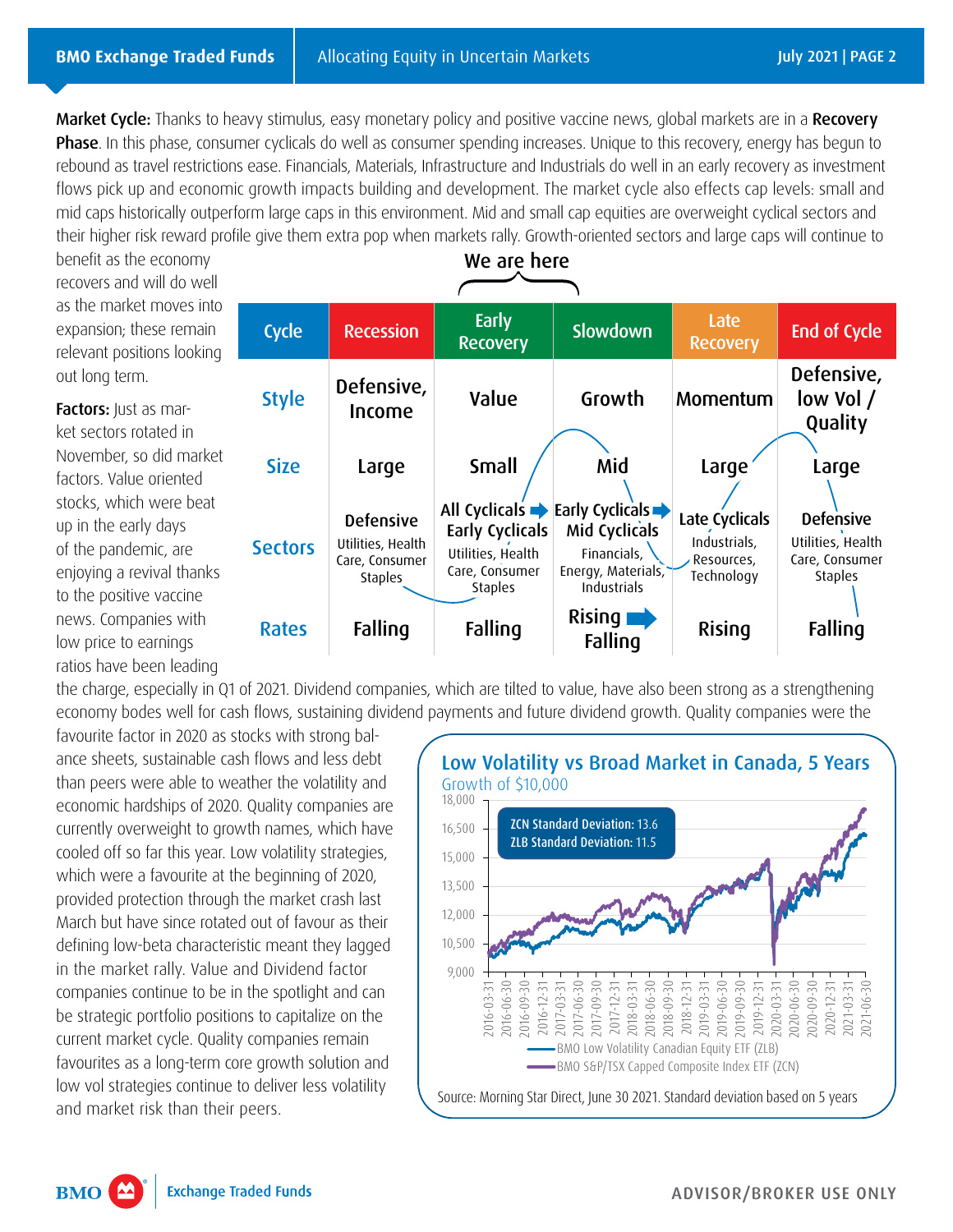**Style:** In the Value vs. Growth debate, growth has been the clear winner over the past 5 years. However, we are starting to see this trend reverse. Companies which have lower prices relative to their earnings have been on a run, while growthier equities are cooling off. This reversal has happened before: in 2009 value stocks shot past all other investing styles coming out of the 2008 financial crisis. Investors are taking note of this timing, and flows are starting to make their way back to value-oriented companies and sectors (Financials, Energy). The growth side of the equation has been dominated by a handful of mega cap companies such as Facebook, Apple and Amazon, so value investors are enjoying not only the recent rebound, but also the added diversification as well.

Inflation Expectations: Inflation has been top-ofmind for investors going into 2021, and for good reason. Short term interest rates are locked in at 0.25%, monetary and fiscal stimulus is flooding the market, and The Fed and BoC are committed to overshoot short-term inflation targets. These factors, coupled with rising energy prices, are making investors see inflation as a growing concern. CPI is currently reporting 3.6% inflation in Canada, but this is a backward-looking metric on a year over year basis and is reflecting the extreme lows of last spring.<sup>1</sup> Today, the market (which is forward looking) is pricing in closer to 2.6% looking out 5 years(see graph to the right). While equities are better equipped to handle an inflationary environment than bonds, there are certain sectors which do better when inflation creeps up such as gold and base metal equities.

### Using ETFs to Keep Pace:





To keep our portfolios working for us as efficiently as possible, it is good to find investment solutions that are aligned with our market expectations and portfolio goals so we can continue to participate in markets, earn income on capital, and avoid cash drag. Based on current market conditions and their effects on the four tenets discussed above (market cycle, factors, style and inflation) we have identified a potential tactical investing opportunity in several equity ETFs (see pg 4). Which ETF you choose depends on a decision framework: your market conviction, views on the economy, views on valuations and your investing time horizon. ETFs are extremely liquid and low cost which means you'll be able to access each exposure efficiently and cost effectively. With ETFs, investors can rotate into and out of exposures to react to market and economic developments as they unfold.

1 Source: [www.statcan.gc.ca,](www.statcan.gc.ca) June 2021.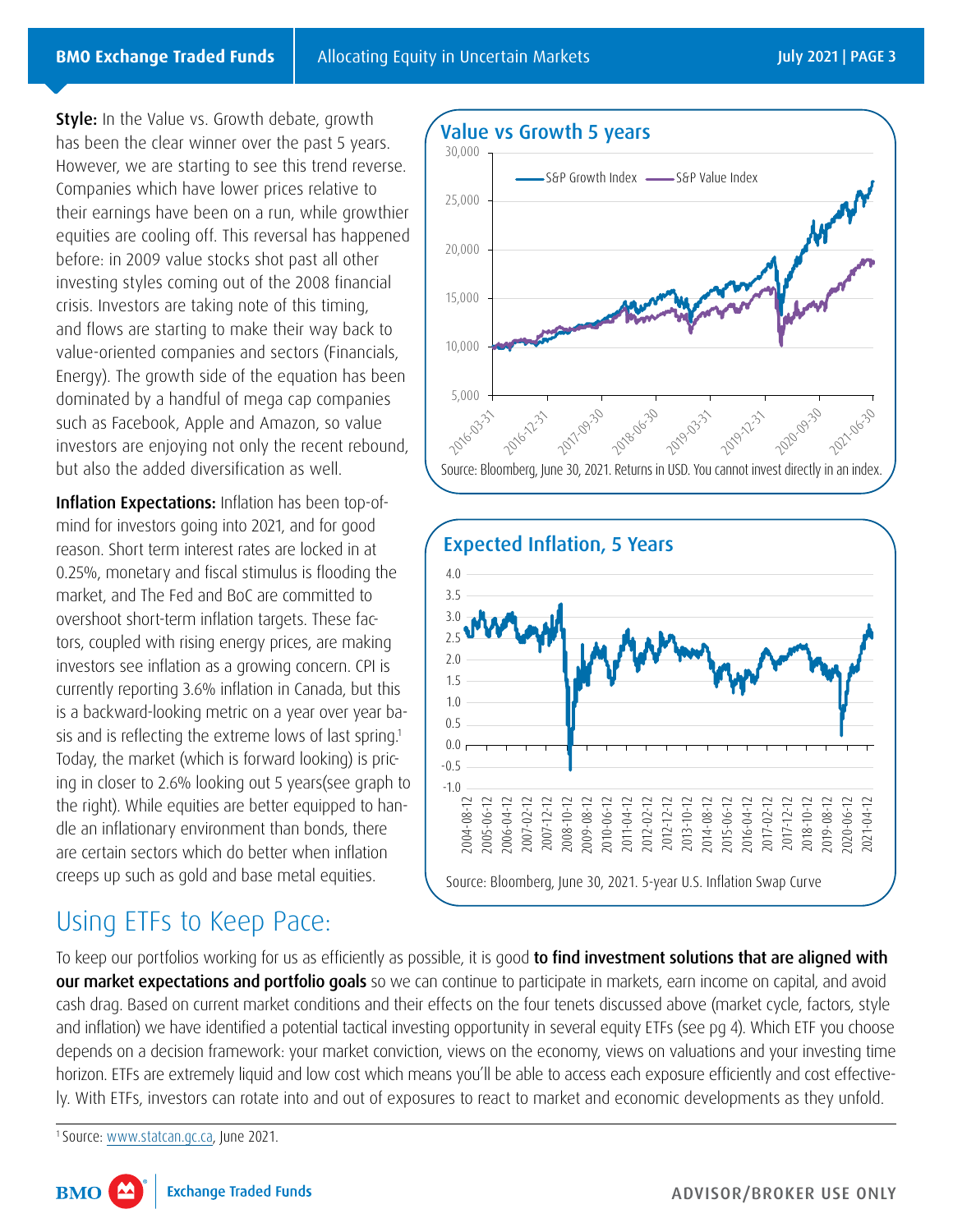#### **Decision Framework:**

#### **1. What is your outlook on the economy?**

- Are you bullish or bearish?
- What are your thoughts on the shape economic recovery and the ability to control future virus waves?
- How effective will monetary and fiscal stimulus be in the near and long-term?
- How concerned are you about inflation?
- **2. What is your view of market valuations?** 
	- Will stimulus continue to re-inflate markets or will confidence in markets decline?
	- Do you view the recent pull back in high growth sectors (IT, healthcare) as attractive entry points to play on long term trends or do you want to add cyclical exposures (value, dividends, small cap) to take advantage of the reopening trade?
- **3. What is your time horizon?** 
	- Do you want to add tactical exposures so you can quickly react to market events as they unfold?
	- Are you looking for core long-term growth positions, with less concern about short term market volatility?



#### Equity Trade Ideas

I am an investor who is unsure if the effects of the pandemic on the economy have really been understood yet, so am uncertain which direction the market will go in the short-term. I would like to be more defensively positioned and believe that the best companies have low debt and strong balance sheets and will outperform if there is another market pull back in the short-term. Therefore, I am looking for a defensive equity solution with high quality, blue chip companies to keep exposure to equity markets as the economy recovers.

- 
- 

I am an investor who is bullish on the economy on the long-term. I believe monetary and fiscal stimulus, in addition to the vaccine roll out, will benefit equity markets. I'd like exposure to companies who will benefit from this current environment and the reopening trade.

- 
- 

I am an investor who has a long time horizon and am looking for a long term growth solution to fill out the growth sleeve of my portfolio. I would like a solution that has the potential to outperform over the next 5-10 years.

- 
- 

I am an investor who thinks monetary stimulus will lead to inflation in the long-run. I'd like to find an equity solution to hedge against inflation and to diversify my portfolio over the next 1-3 years.

**Exchange Traded Funds** 

**BMO** 

 $\mathbf{M}$ 

ADVISOR/BROKER USE ONLY